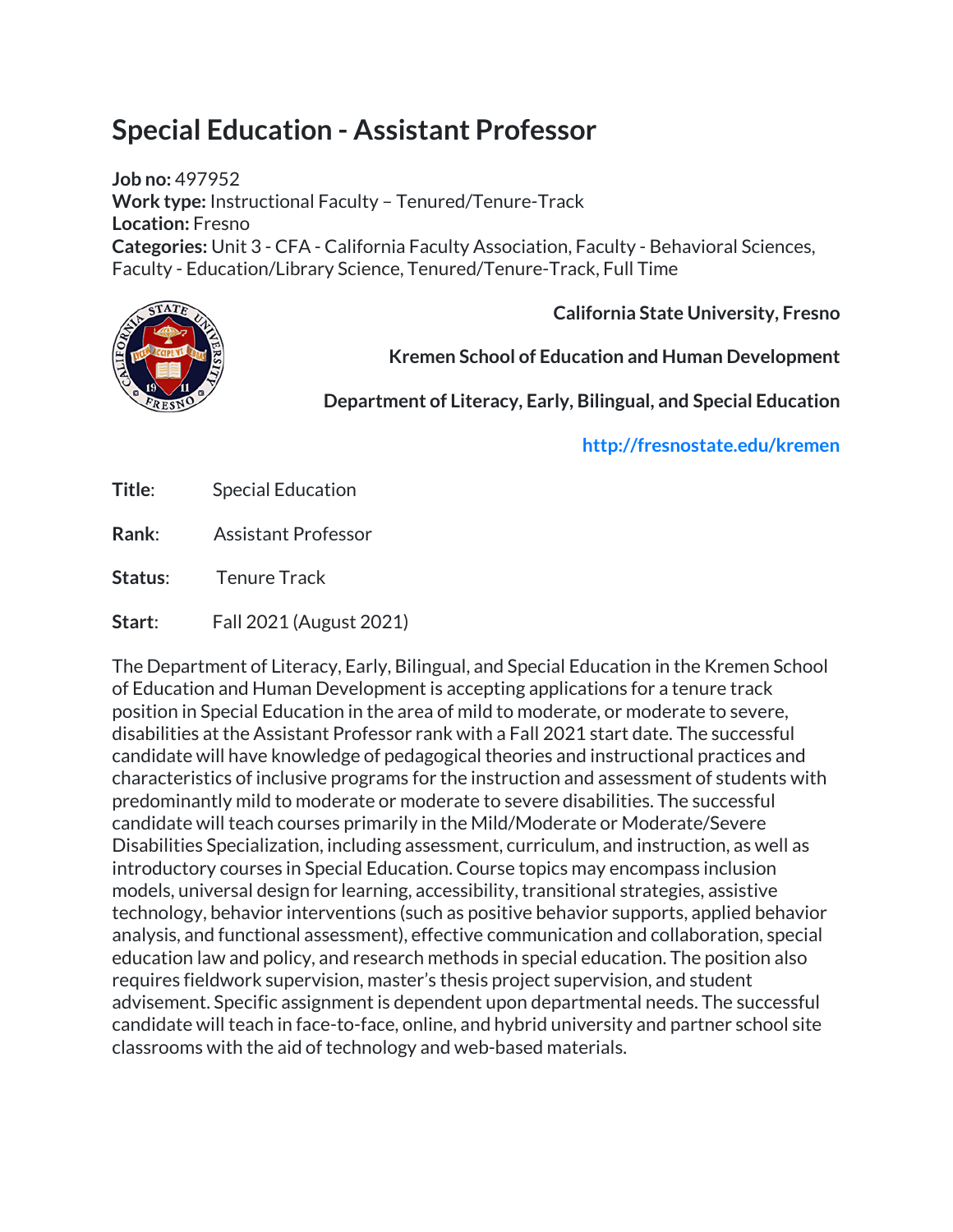Teacher Education was established as the first degree at Fresno State in 1911. The Kremen School has been nationally accredited (NCATE) since 1954 offering 34 distinct credentials, many Masters' degree programs, and a Doctorate in Educational Leadership. In 2013, the Kremen School was nationally recognized for its partnership work with regional districts and by AACTE earning the Outstanding Character Moral and Ethical Development award. Fresno State has special education credentials in Mild/Moderate, Moderate/Severe, and Deaf Education, and supports the elementary and secondary credential programs in areas such as differentiation, universal design for learning, multitiered systems of support, and inclusive education.

**Our Students**: California State University, Fresno is committed to serving our students with a focus on inclusion. Fresno State has been recognized as a Hispanic-Serving Institution (HSI), an Asian American/Native American/Pacific Islander-Serving Institution (AANAPISI), and has been designated to the Community Engagement Classification by the Carnegie Foundation for the Advancement of Teaching.

# **Qualifications:**

# Required Education

- 1. An earned doctorate (Ph.D. or Ed.D.) in Special Education or closely-related discipline from an accredited institution (or equivalent).
- 2. Applicants nearing completion of the doctorate (ABD) may be considered; however, for appointment, requirements for the doctorate must be completed by August 1, 2021.

# Required Experience

- 1. Demonstrated successful public or private school teaching experience with students with mild to moderate or moderate to severe disabilities.
- 2. Demonstrated commitment to working effectively with faculty, staff, and students from diverse backgrounds such as ethnic, cultural, and socioeconomic.
- 3. Three or more years of teaching experience in Birth-12 Special Education (mild/moderate or moderate/severe settings) and/or general education; experience collaborating with general education teachers to adapt instruction for students with disabilities.
- 4. Demonstrated active and current scholarly interest in Special Education or related services.

# Preferred Experience**:**

- 1. Demonstrated success in teaching at the university level, experience in program administration and development, including the pursuit of internal and external funding, and community involvement.
- 2. Early childhood special education background, or emergent bilingual experience.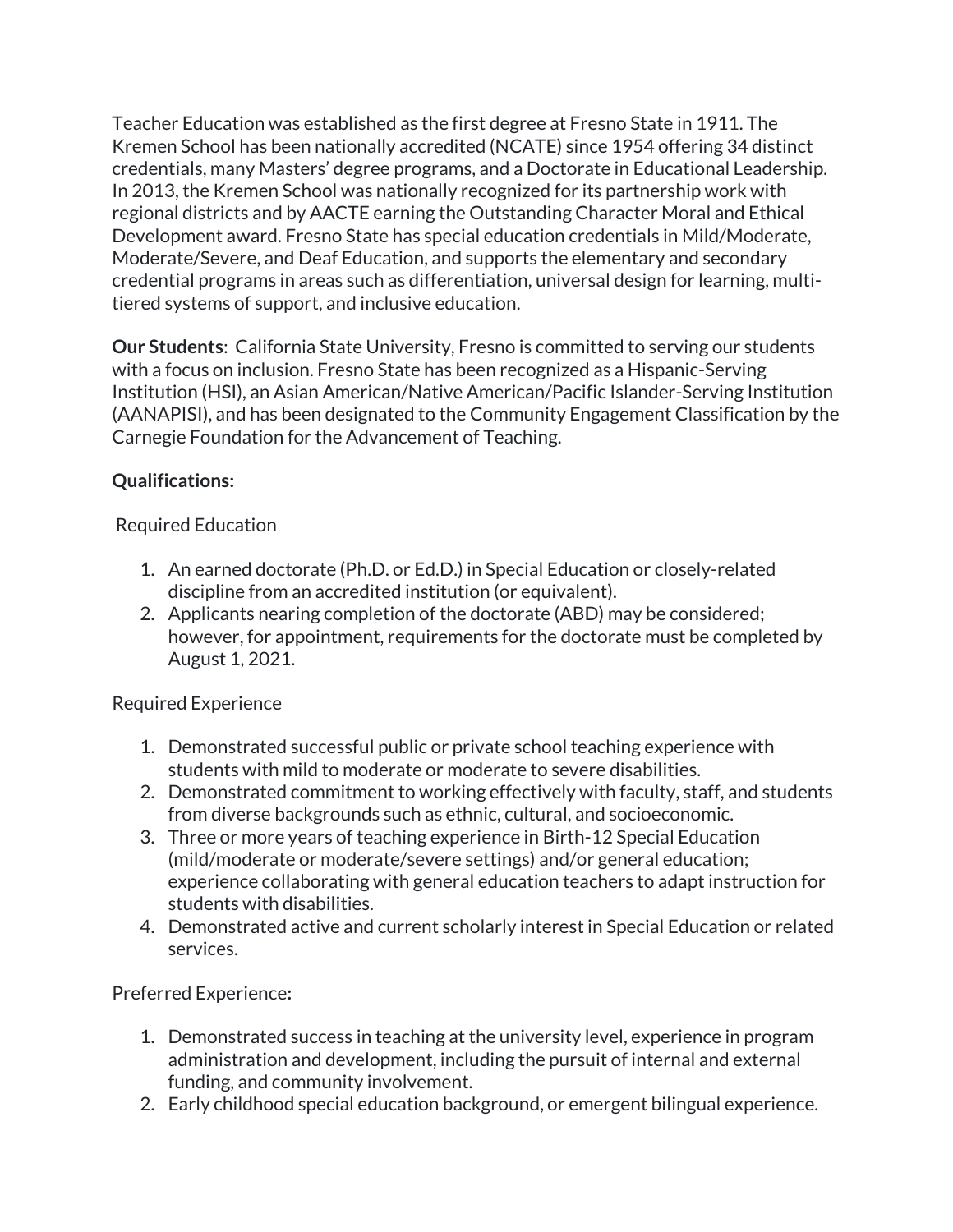**Application Procedures:** For full consideration, applicants should submit all application materials by 11/15/2020; review of applications may continue until the position is filled. This position automatically closes May 1, 2021. Apply online at [http://jobs.csufresno.edu](http://jobs.csufresno.edu/) and complete or attach the following:

- 1. Cover letter specifically addressing required and preferred qualifications
- 2. Curriculum vitae
- 3. Names and contact information of three professional references
- 4. Unofficial Transcripts
- 5. A statement demonstrating your commitment to working with faculty, staff, and students from diverse racial, ethnic, cultural, and socioeconomic backgrounds.

Finalists will be requested to must send official transcripts and references will be contacted to submit letters of recommendation

## **Committee Information:**

Search Chair: Dr. Kimberly Coy, Search Committee Chair Department of Literacy, Early, Bilingual, and Special Education Kremen School of Education and Human Development Email: [kcoy@mail.fresnostate.edu](mailto:kcoy@mail.fresnostate.edu)

## **About the Fresno State**

California State University, Fresno is an engaged University. We focus on broadening students' intellectual horizons, fostering lifelong learning skills, developing the leaders of tomorrow, promoting community involvement, and instilling an appreciation of world cultures. We nurture cultural competence by celebrating the rich diversity of the campus community and welcoming the participation of all.

Members of the University community are expected to work effectively with faculty, staff and students from diverse racial, ethnic, cultural and socioeconomic backgrounds. For information on the University's commitment and dedication to creating a university known for its integrity, civility, equity, respect and ethical behavior, please visit: <http://www.fresnostate.edu/academics/diversity> The campus is ranked 24<sup>th</sup> in the nation by [Washington Monthly;](https://washingtonmonthly.com/2018college-guide?ranking=2018-rankings-national-universities) ranked 3rd by [U.S. News & World Report](https://www.usnews.com/best-colleges/rankings/national-universities) in graduation rate performance for public institutions; and, ranked  $41<sup>st</sup>$  in the nation in [MONEY](http://time.com/money/best-colleges/profile/california-state-university-fresno/) [Magazines 50 Best Public Colleges.](http://time.com/money/best-colleges/profile/california-state-university-fresno/)

Tenure-Track Faculty members gain a clear path to tenure through the University's Probationary Plan Process. For additional information, please visit: [www.fresnostate.edu/academics/facultyaffairs/procedures/facultyrtp/.](http://www.fresnostate.edu/academics/facultyaffairs/procedures/facultyrtp/) We value our commitment to the success of our faculty by providing services from the Center for Faculty Excellence to Research and Sponsored Programs.